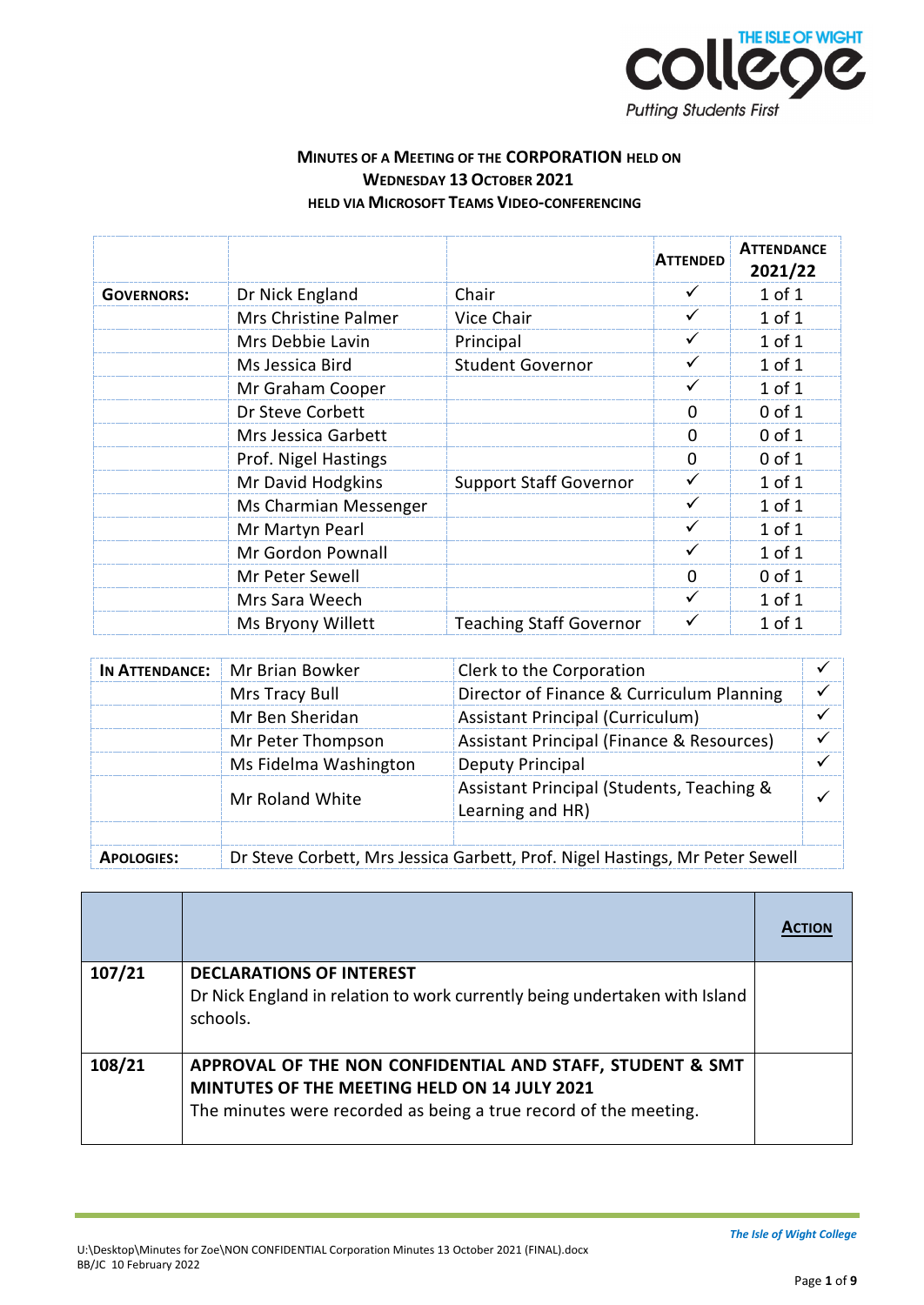

|        |                                                                                                                                                                                                                                                                                                                                      | <b>ACTION</b> |
|--------|--------------------------------------------------------------------------------------------------------------------------------------------------------------------------------------------------------------------------------------------------------------------------------------------------------------------------------------|---------------|
| 109/21 | MATTERS ARISING FROM THE MINUTES OF THE MEETING HELD                                                                                                                                                                                                                                                                                 |               |
|        | <b>14 JULY 2021</b><br>It was noted that all items had been addressed.                                                                                                                                                                                                                                                               |               |
| 110/21 | <b>APPOINTMENT OF STUDENT GOVERNOR</b>                                                                                                                                                                                                                                                                                               |               |
|        | The Corporation APPROVED the appointment of Jessica Bird as a Student<br>Governor for a one year period from 13 October 2021 to 31 July 2022.                                                                                                                                                                                        |               |
| 111/21 | <b>ANNUAL REVIEW OF CONFIDENTIAL MINUTES</b>                                                                                                                                                                                                                                                                                         |               |
|        | The Corporation APPROVED the publication of minutes that were<br>previously designated as Confidential.                                                                                                                                                                                                                              |               |
| 112/21 | <b>GOVERNOR ATTENDANCE 2020/21</b><br>Members noted that attendance for Corporation meetings was markedly<br>impacted by the Covid-19 lockdowns, with a significant affect on some<br>individual governors, particularly those working in the care sector or NHS.<br>The average attendance at Corporation was 75%, 5% below target. |               |
|        | The Corporation NOTED the report.                                                                                                                                                                                                                                                                                                    |               |
| 113/21 | <b>CORPORATION SIZE AND COMPOSITION/COMMITTEE STRUCTURE/</b><br>APPOINTMENT OF COMMITTEE CHAIRS AND COMMITTEE TERMS OF<br><b>REFERENCE</b>                                                                                                                                                                                           |               |
|        | The Corporation APPROVED:<br>The Corporation membership as a total of 16 Members<br>i) —<br>ii)<br>The Committee membership and Chairs for 2021/22<br>The Committee Terms of Reference for the Audit, Search &<br>iii)<br>Governance, Capital and Remuneration Committees.                                                           |               |
|        | Audit Committee Terms of Reference will need to be amended to<br>incorporate latest ACOP recommendations, once they are finalised.                                                                                                                                                                                                   |               |
| 114/21 | REVIEW OF STANDING ORDERS FOR THE CONDUCT OF CORPORATION<br><b>BUSINESS</b>                                                                                                                                                                                                                                                          |               |
|        | The Corporation APPROVED the Standing Orders for the Conduct of<br><b>Corporation Business.</b>                                                                                                                                                                                                                                      |               |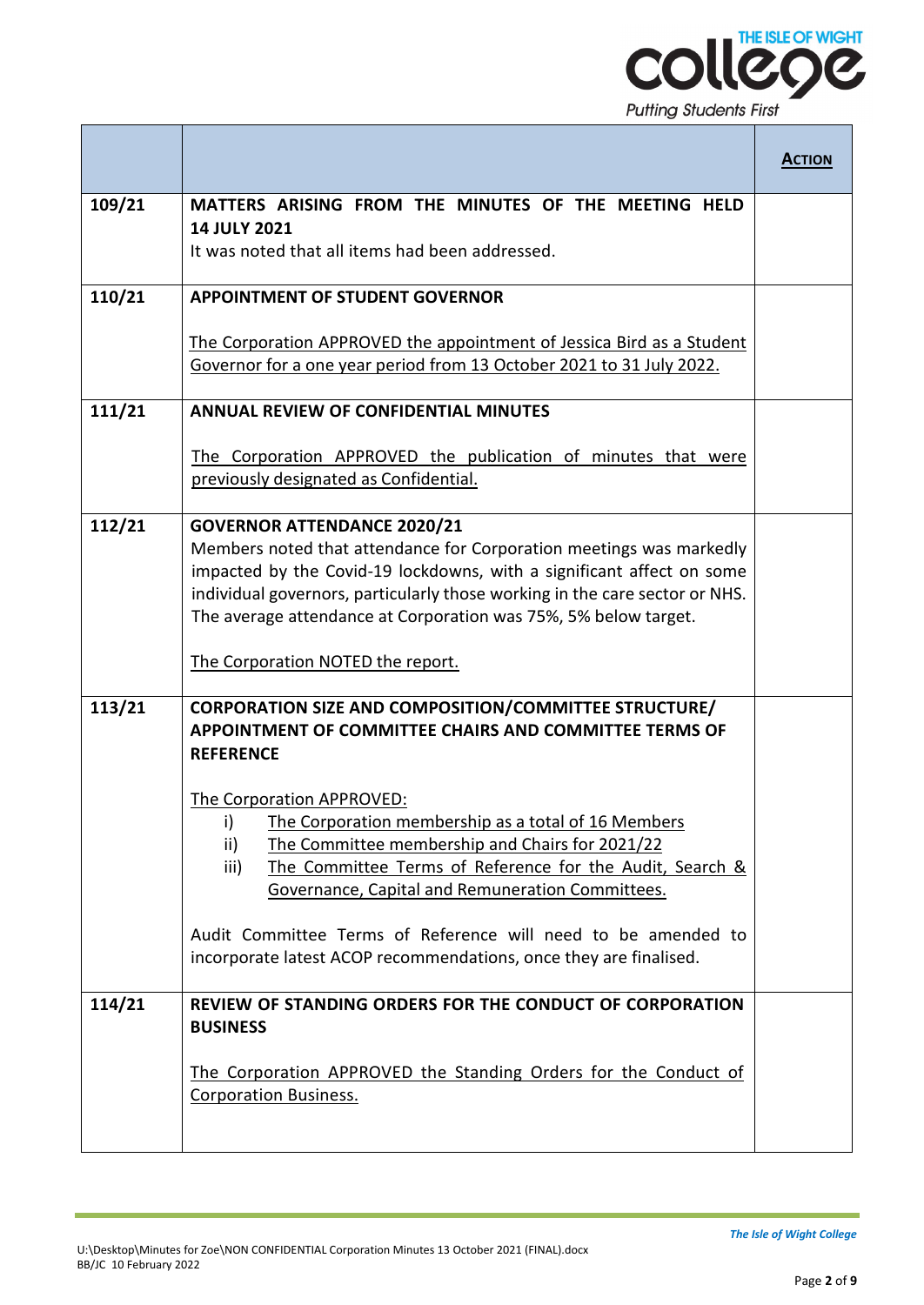

|        |                                                                                                                                                                                                                                                                                                                                                                                                                                                                                                                                                                                                                                                                                                                                                                                                                                                                                                                                                                                                                                                                                                                                                                                                                                                                                                                                                                                                                                                                                                                                                                                                                                                                                                   | <b>ACTION</b>          |
|--------|---------------------------------------------------------------------------------------------------------------------------------------------------------------------------------------------------------------------------------------------------------------------------------------------------------------------------------------------------------------------------------------------------------------------------------------------------------------------------------------------------------------------------------------------------------------------------------------------------------------------------------------------------------------------------------------------------------------------------------------------------------------------------------------------------------------------------------------------------------------------------------------------------------------------------------------------------------------------------------------------------------------------------------------------------------------------------------------------------------------------------------------------------------------------------------------------------------------------------------------------------------------------------------------------------------------------------------------------------------------------------------------------------------------------------------------------------------------------------------------------------------------------------------------------------------------------------------------------------------------------------------------------------------------------------------------------------|------------------------|
| 115/21 | <b>COLLEGE CODE OF CONDUCT FOR GOVERNORS</b><br>A Member asked if the Standing Orders and Code of Conduct would need<br>to be reviewed in light of the College's recently acquired University<br>status. It was noted that the documents were unlikely to be affected.<br>The Corporation APPROVED the updated College Code of Conduct for<br>Governors.                                                                                                                                                                                                                                                                                                                                                                                                                                                                                                                                                                                                                                                                                                                                                                                                                                                                                                                                                                                                                                                                                                                                                                                                                                                                                                                                          |                        |
| 116/21 | <b>CHAIR'S BUSINESS</b><br>The Chair requested that Governors who have not yet completed their<br>individual annual review forms, do so and return them as soon as<br>possible.<br>With the agreement of the meeting, the agenda was taken out of order<br>to address the Student Anti Bullying and Safeguarding Policies and<br>Procedures.                                                                                                                                                                                                                                                                                                                                                                                                                                                                                                                                                                                                                                                                                                                                                                                                                                                                                                                                                                                                                                                                                                                                                                                                                                                                                                                                                      |                        |
| 117/21 | STUDENT ANTI BULLYING POLICY & PROCEDURE ANNUAL REVIEW<br>The Chair stressed the importance of these items, particularly in light of<br>"everyone is invited" and the indication that heads of educational<br>establishments have not always addressed issues effectively. The<br>Assistant Principal (Students, Teaching & Learning and HR) provided<br>background information regarding the action taken by the College to<br>raise awareness of issues generated by "everyone is invited". The Chair<br>then expanded on this issue by drawing attention to some of the<br>statistics identified in the links provided in the report. The Chair<br>reflected on these statistics and felt that they presented a potentially<br>greater negative impact on students than drug misuse.<br>The College Safeguarding Governor elaborated on these comments and<br>stressed the need to change cultures (home, school, work, social). He<br>added that the College policies and reporting procedures are good but<br>students need to be fully aware that support for them is available. He<br>suggested that in appendix 7, reference to local Island based support<br>should be included. The Chair asked for an amendment by making it<br>clear that the College will act on bullying that takes place out of College.<br>The Chair also emphasised the need for education and inculcation of<br>values in our students.<br>In conclusion, the Chair stressed the need to encourage students, where<br>relevant, to report inappropriate behaviour to the police.<br>The Chair thanked all those involved in safeguarding for their excellent<br>work in supporting and caring for our students. | <b>RW</b><br><b>RW</b> |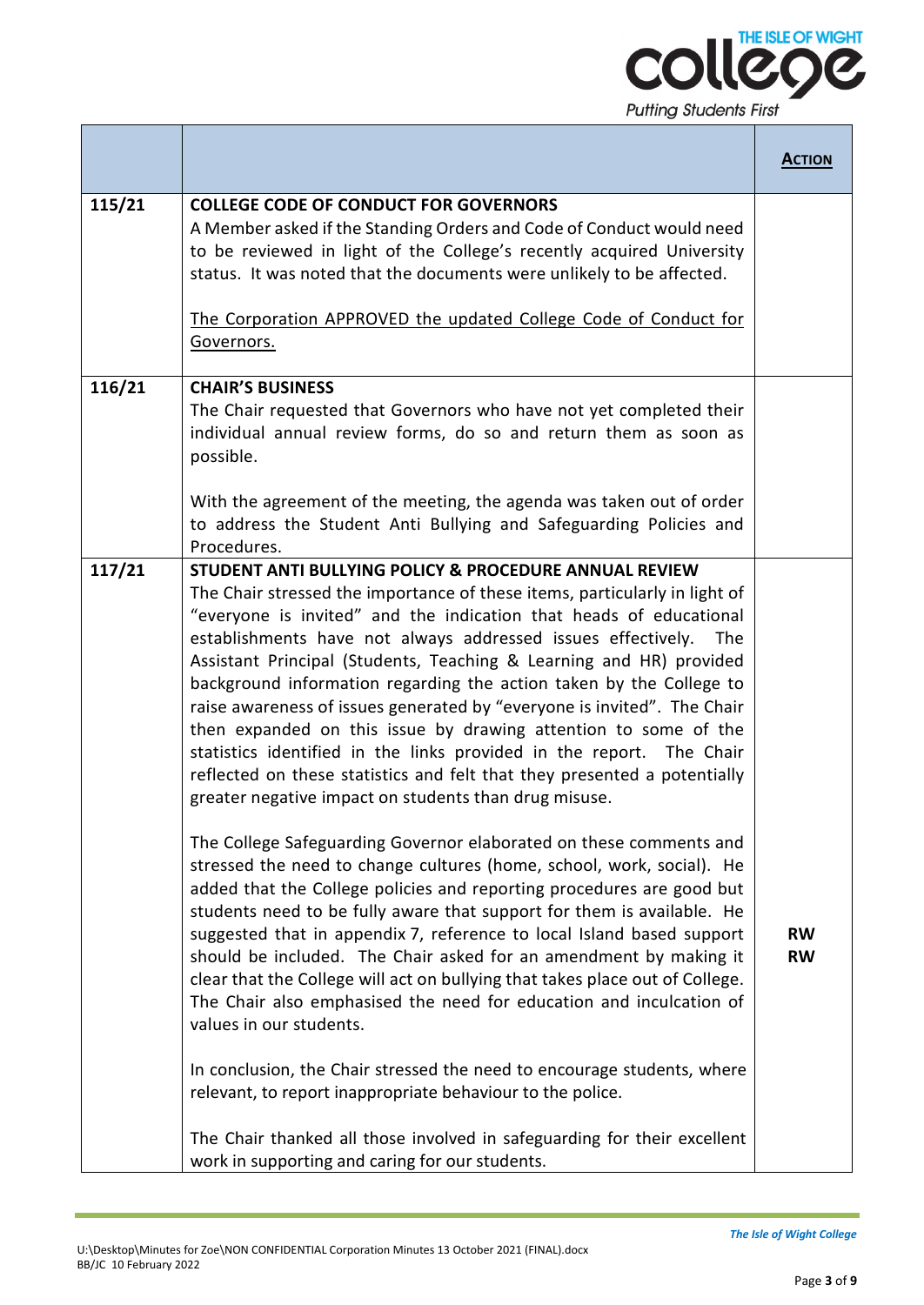

|        |                                                                                                                                                                                                                                                                                                                                                                                                                                                                                                                                                                                                                                                                                                                                                                                                                                                                                                                                                                                                                                                                                                                                                                                                                                                                                                                                                                                 | <b>ACTION</b>   |
|--------|---------------------------------------------------------------------------------------------------------------------------------------------------------------------------------------------------------------------------------------------------------------------------------------------------------------------------------------------------------------------------------------------------------------------------------------------------------------------------------------------------------------------------------------------------------------------------------------------------------------------------------------------------------------------------------------------------------------------------------------------------------------------------------------------------------------------------------------------------------------------------------------------------------------------------------------------------------------------------------------------------------------------------------------------------------------------------------------------------------------------------------------------------------------------------------------------------------------------------------------------------------------------------------------------------------------------------------------------------------------------------------|-----------------|
|        | The Corporation APPROVED the College Student Anti Bullying Policy &<br>Procedure.                                                                                                                                                                                                                                                                                                                                                                                                                                                                                                                                                                                                                                                                                                                                                                                                                                                                                                                                                                                                                                                                                                                                                                                                                                                                                               |                 |
| 118/21 | <b>SAFEGUARDING</b>                                                                                                                                                                                                                                                                                                                                                                                                                                                                                                                                                                                                                                                                                                                                                                                                                                                                                                                                                                                                                                                                                                                                                                                                                                                                                                                                                             |                 |
|        | <b>SAFEGUARDING ANNUAL REPORT/POLICY &amp; PROCEDURES</b><br>Members noted the increase in reports to LADO and asked if this was a<br>concern. The Assistant Principal (Students, Teaching & Learning and HR)<br>responded that a number of the reports relate to incidents outside the<br>College but there has been an increase in reported incidents to LADO.<br>A Member commented that there appeared to be a high percentage of<br>staff whose safeguarding training required updating.<br>The Assistant<br>Principal agreed and said that this would be addressed in the next round<br>of staff training in November 2021.<br>The Corporation CONSIDERED the report and APPROVED the updated<br>Safeguarding Policy & Procedures.<br><b>EMPLOYEE CODE OF CONDUCT</b><br>The Director of Services for Students and HR presented his report and the<br>Chair thanked him for clarifying and strengthening section 8 regarding<br>relationships between staff and students of a similar age.<br>A Member asked whether references to "College staff" and "employees"<br>could be consistent within the document and the Director agreed to<br>standardise this.<br>The Chair thanked all Members for their contribution to this important<br>aspect of College life.<br>The Corporation APPROVED the Employee Code of Conduct.<br>The meeting reverted to the agenda order. | <b>RW</b><br>DH |
| 119/21 | <b>MONTHLY FINANCE REPORT</b>                                                                                                                                                                                                                                                                                                                                                                                                                                                                                                                                                                                                                                                                                                                                                                                                                                                                                                                                                                                                                                                                                                                                                                                                                                                                                                                                                   |                 |
|        | The Director of Finance & Curriculum Planning presented her report and<br>said that the College is currently showing an operating surplus before<br>structuring costs of £408k (versus a budget surplus of £386k), which is a<br>£22k favourable variance. She added that the current financial health of<br>the College, based on a year's rolling income would be Good at 230 points,                                                                                                                                                                                                                                                                                                                                                                                                                                                                                                                                                                                                                                                                                                                                                                                                                                                                                                                                                                                         |                 |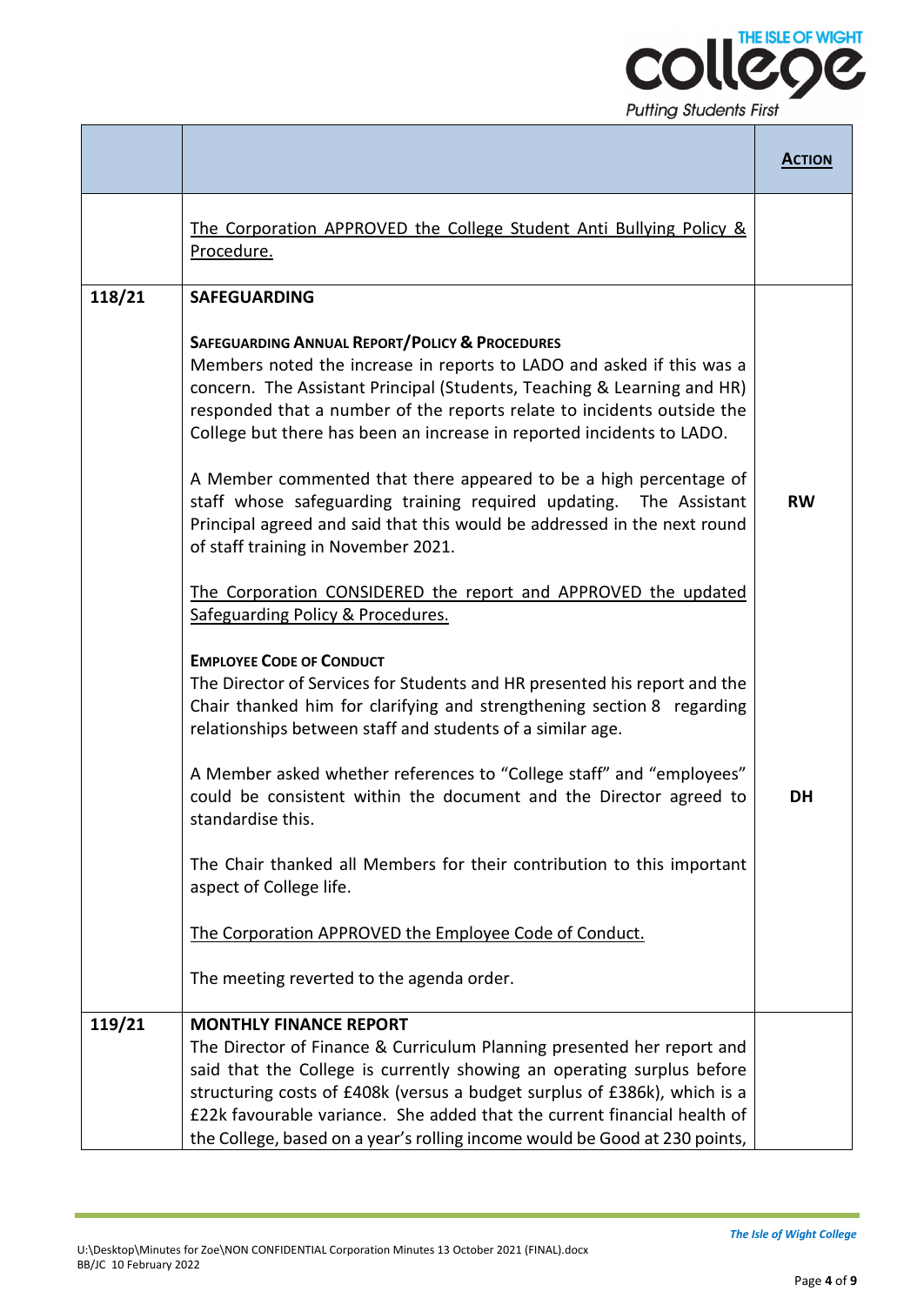

|        |                                                                                                                                                                                                                                                                                                                                                                                                                                                                                                                                                                                                                                                                                                                                                                                                                                                                                                                                                                                                                                                                                                                                                                                                                                                                                      | <b>ACTION</b> |
|--------|--------------------------------------------------------------------------------------------------------------------------------------------------------------------------------------------------------------------------------------------------------------------------------------------------------------------------------------------------------------------------------------------------------------------------------------------------------------------------------------------------------------------------------------------------------------------------------------------------------------------------------------------------------------------------------------------------------------------------------------------------------------------------------------------------------------------------------------------------------------------------------------------------------------------------------------------------------------------------------------------------------------------------------------------------------------------------------------------------------------------------------------------------------------------------------------------------------------------------------------------------------------------------------------|---------------|
|        | the maximum points for Good. In September 2020 the equivalent points<br>were also 230.<br>A Member commented that it was unusual and reassuring to receive this<br>level of budget detail at such an early stage in the year. A question was<br>then asked whether national insurance, energy costs and wider inflation<br>pressures have been taken into account. The Director of Finance &<br>Curriculum Planning said that they had and will be monitored on a<br>continuous basis.<br>The Corporation CONSIDERED the report.                                                                                                                                                                                                                                                                                                                                                                                                                                                                                                                                                                                                                                                                                                                                                     |               |
| 120/21 | <b>HEALTH &amp; SAFETY POLICY</b><br>Members considered the report and were reminded that the Chair of<br>Corporation and Chief Executive are required to sign the policy. It was<br>noted that the document has been updated to include specific references<br>to apprentice health & safety as is required for the Register of<br>Apprenticeship Training Providers' (RoATP) submission.<br>A Member said that the policy clearly covers invited visitors into the<br>College but asked whether it covered uninvited visitors, for example<br>protesters. The Assistant Principal (Finance & Resources) agreed to review<br>this and respond. A question was then asked about how the College knows<br>that staff are aware of specific policies and their implementation, for<br>example the Lone Working Policy. The Assistant Principal said that there<br>is a mandatory health & safety induction for all new staff and specific<br>health & safety matters are addressed at the regular College staff training<br>sessions. The Staff Governor then explained how effectively the College<br>disseminates the Health & Safety Policy and its individual components.<br>The Student Governor endorsed these comments.<br>The Corporation APPROVED the Health & Safety Policy. | PT            |
| 121/21 | <b>COLLEGE INSURANCE RENEWAL</b><br>The Assistant Principal (Finance & Resources) provided the background<br>detail to the renewal process and the resulting change in insurer.<br>A Member asked whether the new insurance policy still included employer<br>liability, public liability and governor liability cover. The Assistant Principal<br>said that he would check this and respond. A further question was then<br>asked about cyber attack insurance for the College and whether it was in<br>place. The Assistant Principal explained the action taken by the College to<br>try and obtain cover for a cyber attack. However, following extensive                                                                                                                                                                                                                                                                                                                                                                                                                                                                                                                                                                                                                        | PT            |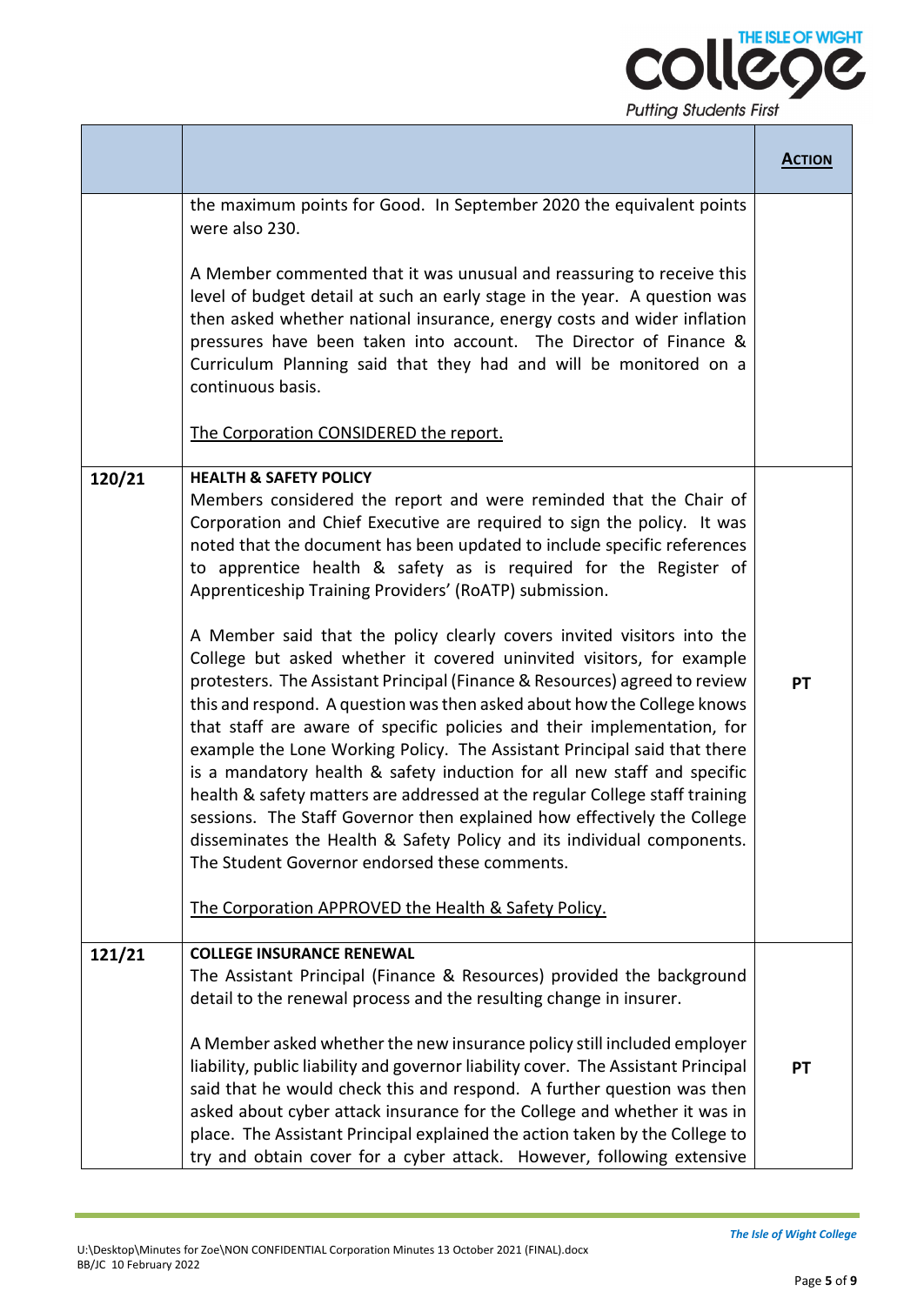

|        |                                                                                                                                                                                                                                                                                                                                                                                                                                                                                                                                                                                                                                                                                                                                                                                                                                                                                                                                                                                                                                                                                                                                                                                                                                                                                                                                                                                                                                                                                                                                                                                 | <b>ACTION</b> |
|--------|---------------------------------------------------------------------------------------------------------------------------------------------------------------------------------------------------------------------------------------------------------------------------------------------------------------------------------------------------------------------------------------------------------------------------------------------------------------------------------------------------------------------------------------------------------------------------------------------------------------------------------------------------------------------------------------------------------------------------------------------------------------------------------------------------------------------------------------------------------------------------------------------------------------------------------------------------------------------------------------------------------------------------------------------------------------------------------------------------------------------------------------------------------------------------------------------------------------------------------------------------------------------------------------------------------------------------------------------------------------------------------------------------------------------------------------------------------------------------------------------------------------------------------------------------------------------------------|---------------|
|        | investigation, it had not proved possible to obtain all-encompassing cyber<br>attack insurance, to address a full scale ransomware attack.                                                                                                                                                                                                                                                                                                                                                                                                                                                                                                                                                                                                                                                                                                                                                                                                                                                                                                                                                                                                                                                                                                                                                                                                                                                                                                                                                                                                                                      |               |
|        | The Corporation CONSIDERED the report.                                                                                                                                                                                                                                                                                                                                                                                                                                                                                                                                                                                                                                                                                                                                                                                                                                                                                                                                                                                                                                                                                                                                                                                                                                                                                                                                                                                                                                                                                                                                          |               |
| 122/21 | <b>PRINCIPAL'S REPORT</b><br>The Principal introduced her report reminding Members that it was<br>designed to provide an update on key strategic and current operational<br>The report addressed national insurance increases, the<br>matters.<br>University of Portsmouth proposal for a London campus, the Governor<br>updating session, an update on capital funding, a range of project funding,<br>additional expenditure (FUTSAL) and cyber security.<br>A question was asked regarding the rationale for Portsmouth University's<br>proposal to open a centre in Waltham Forest.<br>The Corporation CONSIDERED the report.                                                                                                                                                                                                                                                                                                                                                                                                                                                                                                                                                                                                                                                                                                                                                                                                                                                                                                                                               |               |
| 123/21 | <b>STUDENT ENROLMENTS 2021/22</b><br>The Deputy Principal took Members through her report and said that the<br>College's student number allocation for 16-18 students, including 19-24<br>year-olds who have an Education, Health and Care Plan (EHCP) is 1,443.<br>This includes all full and part time students and to maintain market share,<br>the College is seeking to recruit 1,534 students. She said that the<br>enrolment process is now completed on-line for most students, which<br>allows tutors to allocate their students to programmes of study based on<br>student application. The Deputy Principal added that student record<br>officers are able to support students via a chat facility, which has proved<br>very popular. As of 1 October 2021, 1,345 16-18/19-24 (with an EHCP) and<br>138 adult full-time students have enrolled.<br>A Member said that she had noticed a downward trend in student<br>applications and is aware of decreases in a number of specific areas<br>(Health & Social Care, Hair, Hospitality). The Deputy Principal responded<br>that the College has some concerns but these are not insurmountable and<br>enrolment in several areas continues throughout the year.<br>A question was asked regarding the November 2021 open day and how<br>and where it will be promoted and the Deputy Principal and Director of<br>Services for Students and HR provided a detailed response.<br>The Chair then asked for specific information on CECAMM student<br>enrolments. The Deputy Principal said that numbers were lower than |               |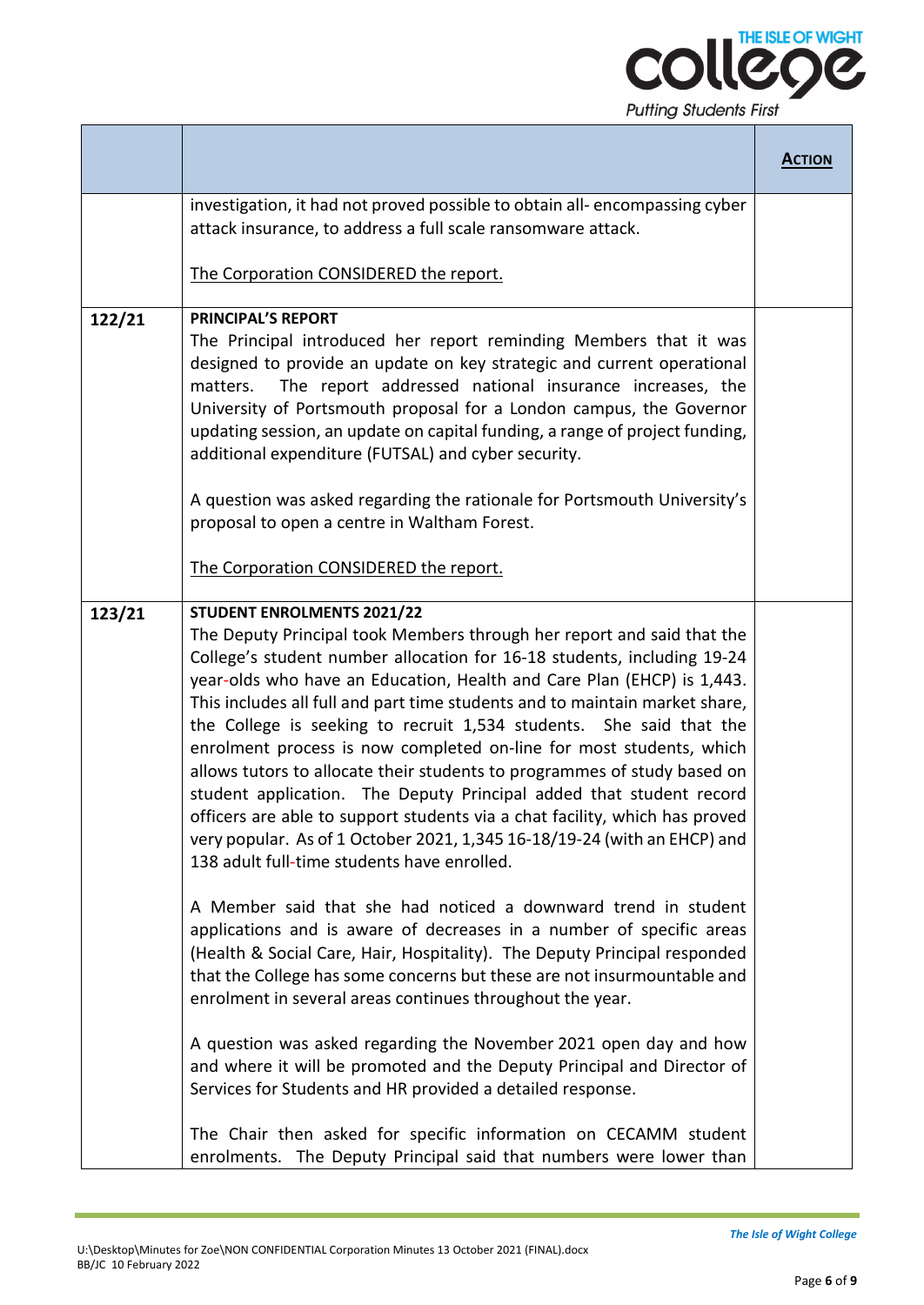

|        |                                                                                                                                                                                                                                                                                                                                                                                                                                                                                                                                                                                                                                                                                                                                                                                                                                                                                                                                                                                                                                                                                                                                                                                                                                                                                                                                                                                                                                                                                                                                                                                                                                                                                                                                                                                                                                                                                       | <b>ACTION</b> |
|--------|---------------------------------------------------------------------------------------------------------------------------------------------------------------------------------------------------------------------------------------------------------------------------------------------------------------------------------------------------------------------------------------------------------------------------------------------------------------------------------------------------------------------------------------------------------------------------------------------------------------------------------------------------------------------------------------------------------------------------------------------------------------------------------------------------------------------------------------------------------------------------------------------------------------------------------------------------------------------------------------------------------------------------------------------------------------------------------------------------------------------------------------------------------------------------------------------------------------------------------------------------------------------------------------------------------------------------------------------------------------------------------------------------------------------------------------------------------------------------------------------------------------------------------------------------------------------------------------------------------------------------------------------------------------------------------------------------------------------------------------------------------------------------------------------------------------------------------------------------------------------------------------|---------------|
|        | expected, although there may be a shift of students onto apprenticeship<br>programmes. The Chair reflected that recruitment may also have been<br>affected by inflated GCSE Level grades.<br>The Corporation CONSIDERED the latest student enrolment report and<br>associated funding position.                                                                                                                                                                                                                                                                                                                                                                                                                                                                                                                                                                                                                                                                                                                                                                                                                                                                                                                                                                                                                                                                                                                                                                                                                                                                                                                                                                                                                                                                                                                                                                                       |               |
|        | Mr Gordon Pownall left the meeting at this point.                                                                                                                                                                                                                                                                                                                                                                                                                                                                                                                                                                                                                                                                                                                                                                                                                                                                                                                                                                                                                                                                                                                                                                                                                                                                                                                                                                                                                                                                                                                                                                                                                                                                                                                                                                                                                                     |               |
| 124/21 | <b>T LEVELS UPDATE</b><br>The Assistant Principal (Curriculum) provided Governors with an update<br>on the preparation and implementation of T Level programmes.<br>He<br>reminded them that T Level delivery begins in September 2022 and that<br>capital funding has been secured for the first round of T Levels. He added<br>that a significant amount of staff training on T Levels has taken place and<br>collaboration with other colleges, through T Level Resource Improvement<br>Project (TRIP) is leading to improved resources.<br>A Member asked whether there is a concern about limited employer<br>enthusiasm and support for the introduction of T Levels. The Assistant<br>Principal responded positively, informing Members that there has been a<br>positive response and required work placements should be available. A<br>Member commented that a senior politician had castigated the<br>introduction of T Levels and had mourned the loss of the BTEC curriculum.<br>The Assistant Principal disagreed with this view and was positive about<br>T Levels. However, he acknowledged that there are areas of concern, for<br>example Health & Social Care (although funded Level 3 provision should<br>still be available). A further question was asked regarding Health & Social<br>Care students and whether they would be able to work alongside NHS<br>professionals and the Assistant Principal responded that that is the<br>aspiration.<br>The Assistant Principal was asked whether the delivery of T Levels would<br>entail additional staff hours and therefore additional costs and he<br>provided a detailed response.<br>A Member said that placement availability will be fundamental to the<br>success of T Levels and welcomed the work being done by the College to<br>support their introduction.<br>The Corporation CONSIDERED the report. |               |
|        |                                                                                                                                                                                                                                                                                                                                                                                                                                                                                                                                                                                                                                                                                                                                                                                                                                                                                                                                                                                                                                                                                                                                                                                                                                                                                                                                                                                                                                                                                                                                                                                                                                                                                                                                                                                                                                                                                       |               |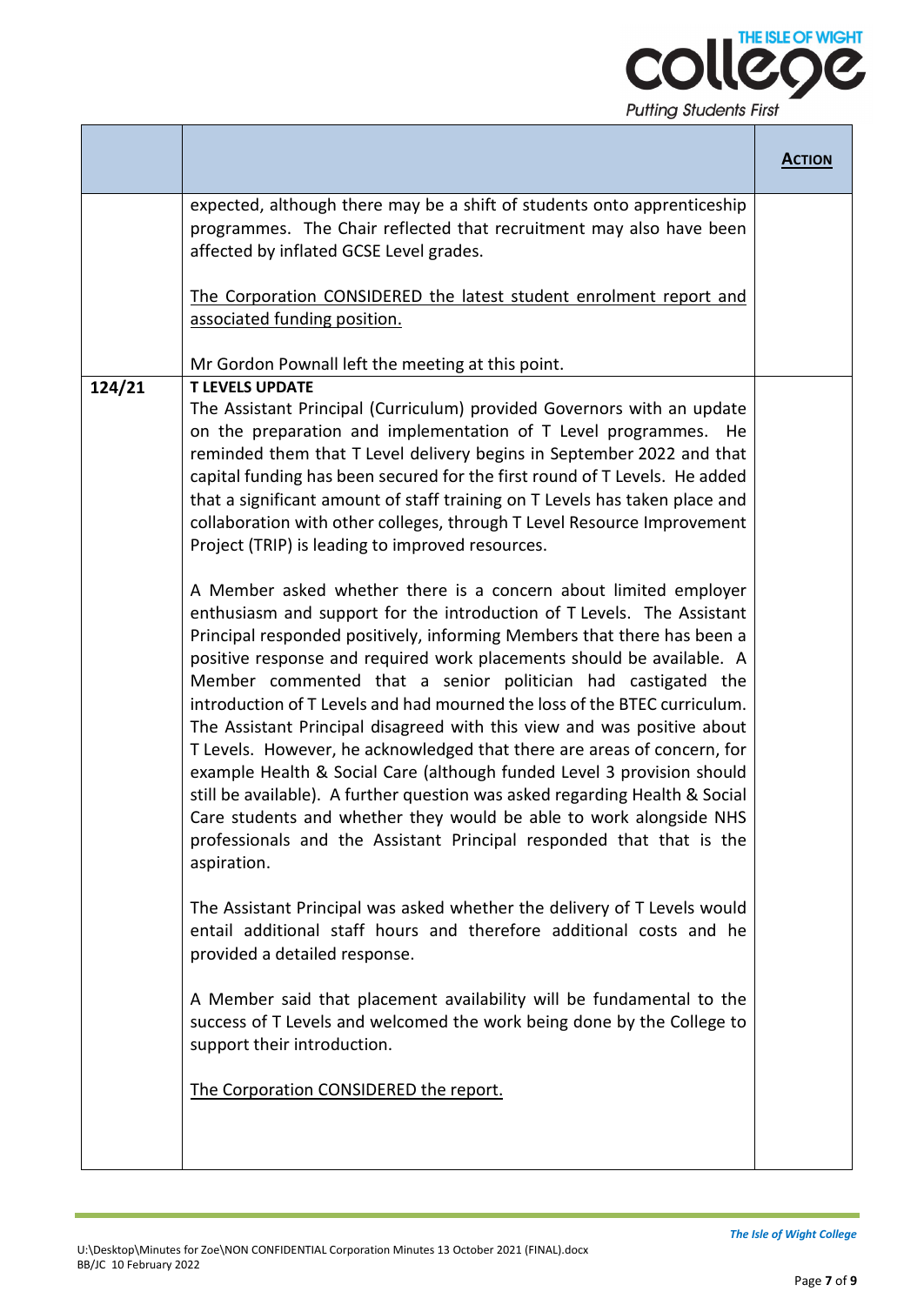

|        |                                                                                                                                                                                                                                                                                                                                                                                                                                                                                                                                                                                                                                                                                                                                                                                                                                                                                                                                                                                | <b>ACTION</b> |
|--------|--------------------------------------------------------------------------------------------------------------------------------------------------------------------------------------------------------------------------------------------------------------------------------------------------------------------------------------------------------------------------------------------------------------------------------------------------------------------------------------------------------------------------------------------------------------------------------------------------------------------------------------------------------------------------------------------------------------------------------------------------------------------------------------------------------------------------------------------------------------------------------------------------------------------------------------------------------------------------------|---------------|
| 125/21 | <b>RESULTS OF PARENTS' SURVEY</b><br>The Assistant Principal (Students, Teaching & Learning & HR) presented his<br>annual parents' survey report. He then responded to a number of<br>questions including one regarding low satisfaction areas and whether an<br>analysis of 'non responding' parents is undertaken.                                                                                                                                                                                                                                                                                                                                                                                                                                                                                                                                                                                                                                                           |               |
|        | The Corporation CONSIDERED the report.<br>Rob Mew (HoD) joined the meeting at this point.                                                                                                                                                                                                                                                                                                                                                                                                                                                                                                                                                                                                                                                                                                                                                                                                                                                                                      |               |
| 126/21 | <b>HEAD OF DEPARTMENT REPORT: CONSTRUCTION</b><br>The Head of Department took Members through his report which provided<br>Governors with an update on the quality of education in, and the performance<br>of, the Construction department. The report detailed areas of strength and areas<br>for improvement identified from the previous report to Corporation in<br>October 2018.<br>A number of questions were asked, including one seeking an explanation for the<br>significant growth in woodworking students; which curriculum sections were<br>giving the greatest concern and how accessible the appropriate work placements<br>and employer links are. The Principal then asked a question regarding how<br>confident the department would feel if faced with an Ofsted inspection. The HoD<br>provided a comprehensive answer to the above questions.<br>The Corporation CONSIDERED the report.<br>Jessica Bird and Rob Mew (HoD) left the meeting at this point. |               |
| 127/21 | LEARNING POLICY 2021/22<br>The Assistant Principal (Students, Teaching & Learning & HR) presented his<br>report and the Chair commented positively about the continued use of<br>identified themes for focused action. It was noted that these relate to<br>further embedding the use of technology to support learning and<br>improving the effective use of targets to enable student and apprentices<br>learning.<br>The Corporation CONSIDERED the report.                                                                                                                                                                                                                                                                                                                                                                                                                                                                                                                 |               |
| 128/21 | OFFICE OF THE INDEPENDENT ADJUDICATOR FOR HIGHER EDUCATION<br><b>ANNUAL STATEMENT (OIA)</b><br>The Corporation NOTED the 2020 report.                                                                                                                                                                                                                                                                                                                                                                                                                                                                                                                                                                                                                                                                                                                                                                                                                                          |               |